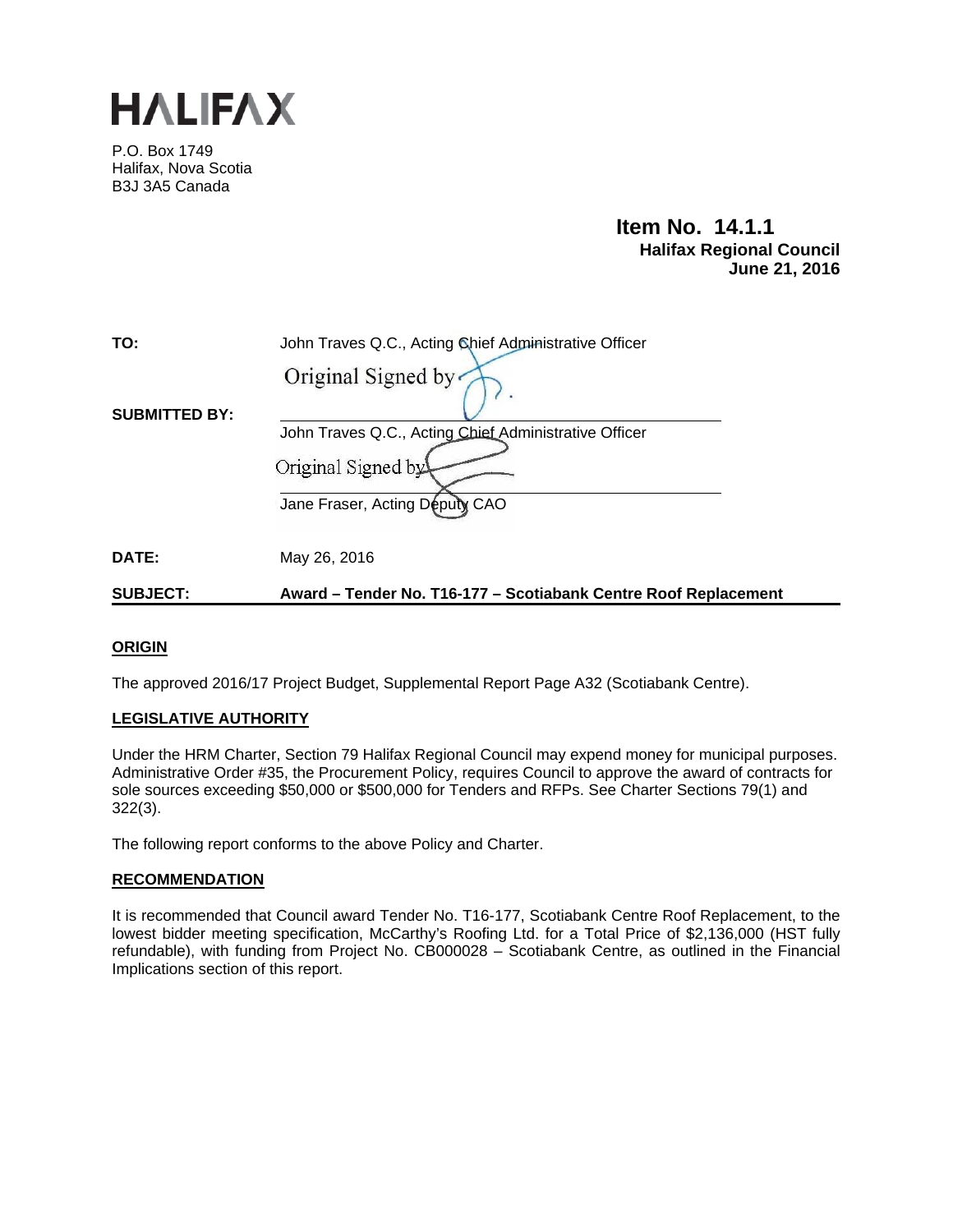## **BACKGROUND**

HRM is undergoing a multi-year multi-phase recapitalization program for Scotiabank Centre. To date, upgrades have included new seats, upgraded concourse and mezzanine washrooms and exterior repairs. Planned renovations include an LED lighting upgrade, new roof (this award), new ice slab, ice level washroom upgrades and additional exterior repairs. The recapitalization program is supported by the sale of the naming rights approved by Regional Council on June 24, 2014.

This tender covers the roof replacement of the original roof from 1978. The existing roofing system is comprised of approximately 67,000 square feet of inverted roof and approximately 19,000 square feet of sloped asbestos containing roof panels. It has exceeded its useful life expectancy of 30 years and has numerous leaks, resulting in roof repair costs, drywall damage repairs and potential disruptions to events. The proposed new roofing will be a TPO (thermoplastic olefin) membrane roofing system with a 20 year warranty.

The new roofing will improve envelope performance, increase reliability and improve insulation properties.

The Supplemental Sheet for CB000028 – Scotiabank Centre included both the roof replacement and ice slab replacement in 2016/17. However, the replacement of the ice slab has been deferred to 2017/18 to suit Scotiabank Centre operations. This provides the capital funds in 2016/17 to complete the entire roof rather than a phased approach.

The advantages to replacing the entire roof under one project include:

- Cost savings for demobilization and re-mobilization of consultant team and roofing contractor
- Cost savings due to economies of scale
- Reduced risks related to safety training for construction crews
- Consistent standard of quality and workmanship
- Reduced disruption to Scotiabank Centre operations

## **DISCUSSION**

Tender No. T16-177 – Scotiabank Centre Roof Replacemen**t** was publicly advertised on the Nova Scotia Public Tenders web portal on May 6, 2016, and closed on May 26, 2016. Qualified bids were received from the following companies.

| <b>Name of Company</b>                 | <b>Base Bid Price</b><br>(HST fully<br>refundable) | <b>Optional Price**</b><br>(HST fully<br>refundable) | <b>Total Price</b><br>(HST fully<br>refundable) |  |  |
|----------------------------------------|----------------------------------------------------|------------------------------------------------------|-------------------------------------------------|--|--|
| *McCarthy's Roofing Ltd.               | \$1,588,000                                        | \$548,000                                            | \$2,136,000                                     |  |  |
| Flynn Canada Ltd.                      | \$1,754,000                                        | \$498,000                                            | \$2,252,000                                     |  |  |
| $\mathbf{r}$ . The set of $\mathbf{r}$ |                                                    |                                                      |                                                 |  |  |

#### **\*Recommended Bidder**

\*\*The base bid price was intended for replacing 65,000 square feet of roofing. An optional price was requested to replace the remaining 22,000 square feet of roofing.

## **Scope and Schedule:**

This tender includes the following scope of work:

- Removal and disposal of existing roof system down to metal deck
- Removal and disposal of asbestos roof panels
- Installation of new roofing systems
- 20 year warranty

Work is expected to commence two weeks after award and be complete by November 15, 2016.